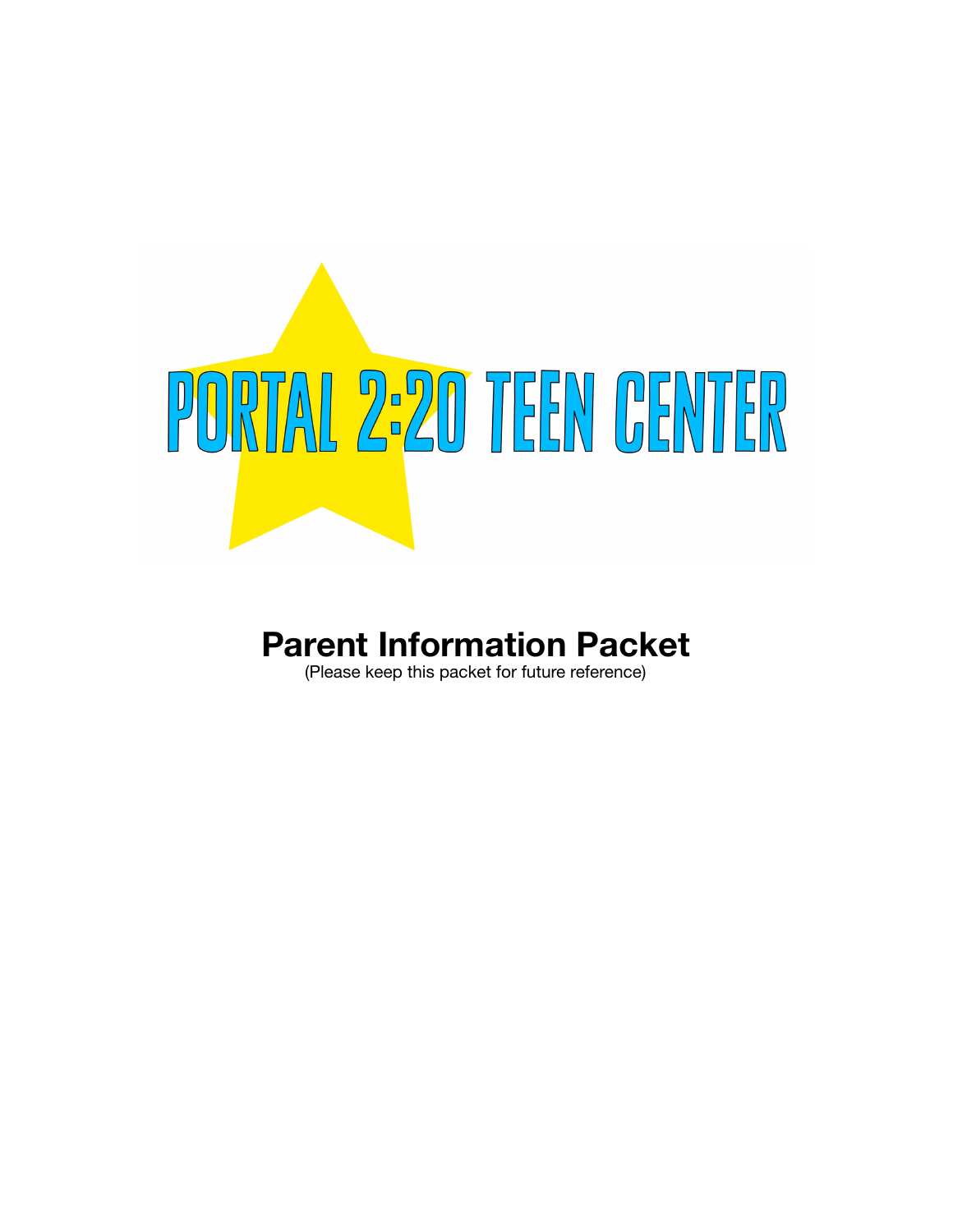Dear Parent/ Guardian,

We would like to inform you that your child/children is interested in registering with us to attend the Portal 2:20 Teen Center! We would like to share with you some information about our facility and organization.

About our facility: **Only students who are between the ages of 13-18 will be allowed to register and attend activities at the Portal, no exceptions.** (We may require proof of age.) If your child has not yet turned 13, he/she will NOT be allowed to enter and must find transportation home. If you have any questions regarding this policy, please feel free to contact us. EVERY student is required to have a completed and signed registration form on file for repeat visits to the teen center.

Our current hours are Monday and Tuesday evenings from 6pm to 9pm. Parents or Guardians are responsible for their child. Our doors remain locked until our scheduled opening time. We do not let students in early, so please keep this in mind when dropping off your teen. We also close promptly at the scheduled time, so we ask that your teen has transportation home BEFORE we lock our doors for the night. Teen Center staff is not allowed to transport any students at any time. If parents or guardian cannot be reached by closing time, the authorities may be contacted to transport your child home. We thank you for your understanding and cooperation.

Students are allowed to sign in and sign out only TWICE in one evening. We are not responsible for knowing where your student goes or who they are with, and we do not allow teens to hang around outside of our center once they have signed out. If you wish to review your students sign in/out records, feel free to stop in and inquire with us. Please review the enclosed Facility Rules and Guidelines with your teen. Failure to abide by these rules may result in expulsion from the center.

About our Organization: Portal 2:20 Teen Center is a Christian-based 501(c)3 non-profit organization run by volunteers and funded by people in this community (like you) who care about our teens. While we have a set of core principles and beliefs for our organization, we are not run by a church and we do not require any students who come to our facility or participate in our events to believe as we do. Students that wish to participate are welcome regardless of their beliefs, ideas, interests or lifestyles. **Our mission is to let our teens know that they are loved, worthy, valuable and enough!** 

Parents are the single most influential people in their children's lives. We would love to have your support in encouraging your teenagers and in reinforcing personal responsibility. We have many different opportunities to support our organization as well. Please consider becoming a volunteer or donating to the Portal to help us remain a valuable resource for area teens!

More information about volunteering or donating can be found on our website at [Portal220TeenCenter.org](http://Portal220TeenCenter.org). Please keep the enclosed information packet for easy contact info!

Sincerely,

*Julie Burk* 

Executive Director (567) 259-3918 [portal220teencenter@gmail.com](mailto:portal220teencenter@gmail.com)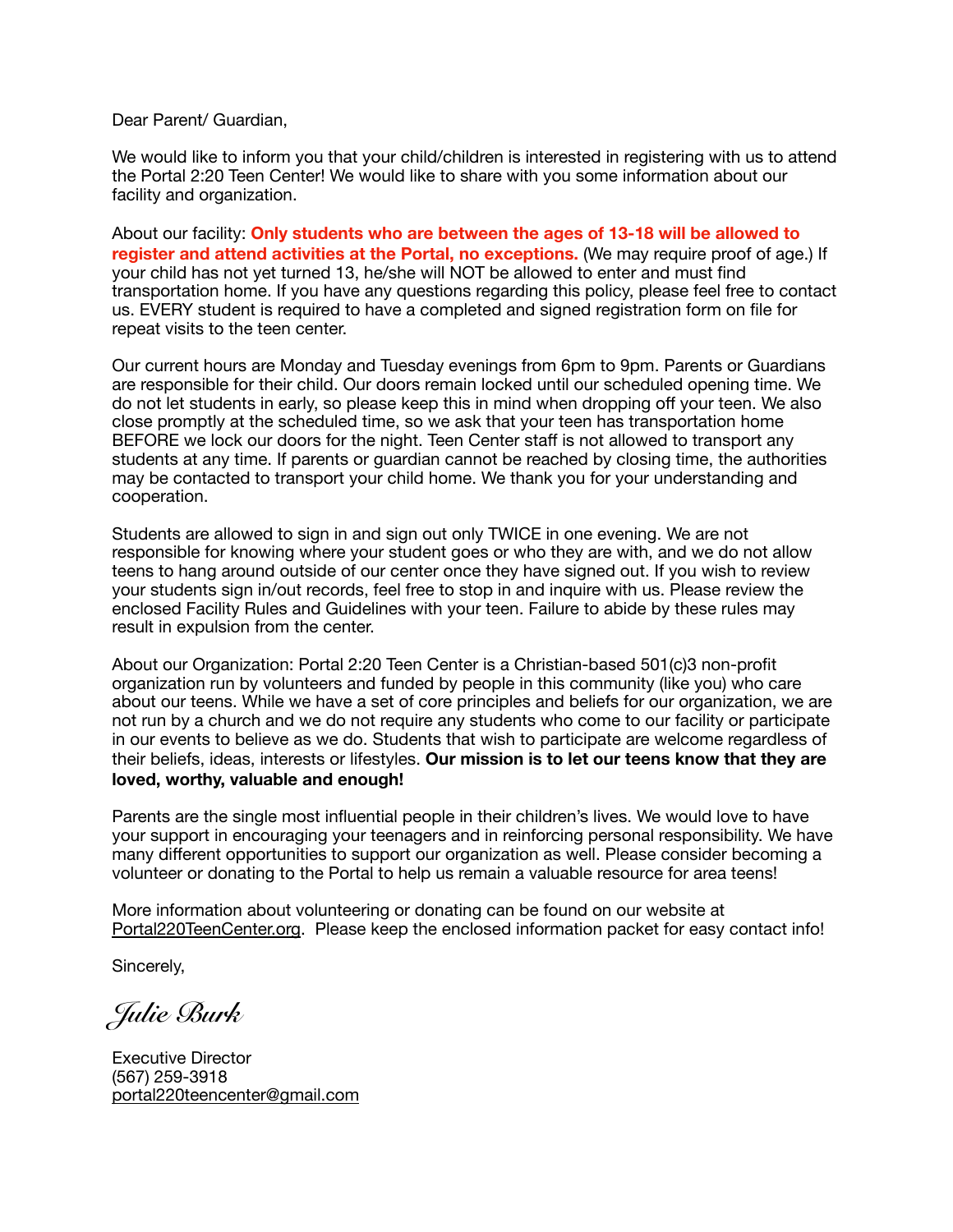## **Portal 2:20 Teen Center Parent Information**

**Facebook**: Be sure to "like" and "follow" us at [facebook.com/popcornandbeanbagchairs](http://facebook.com/popcornandbeanbagchairs) for the most up-to-date information, pictures and events.

**Instagram & Snapchat:** Information and fun photos for teens. We don't post as much here (less on Snapchat) but you are welcome to follow us too! @Portal220

**Text Alerts**: We utilize the "Remind" app to send out occasional informational messages usually about closings, upcoming events, and reminders. To join, text "@Portal220" to #81010 You can also contact us after hours using this service.

**Website:** Our website has lots of information including about our organization, how to volunteer, ways to donate and downloadable forms such as our volunteer application. You can visit us at [Portal220TeenCenter.org](http://Portal220TeenCenter.org)

**Contact Info**: You can call or stop in anytime during our open hours which is currently Monday & Tuesday evenings from 6pm-9pm. Our phone # is 567-259-3918 Our address is 108b Zimmerman Ave. Van Wert.

### **Portal 2:20 Teen Center Guidelines & Rules**

All students must read and agree to following our facility guidelines & rules in order to participate at the Portal 2:20 Teen Center.

# **PORTAL 2:20 TEEN CENTER** PORTAL220TEENCENTER.ORG Not your typical youth experience.

A place for everyone. A refuge from everyday life. Located at 108b Zimmerman Ave. Van Wert, Ohio

Visit our website for hours and events!

 $(567)$  259-3918

>> Portal220TeenCenter@gmail.com

Join our text alerts! Text "@Portal220" to 81010